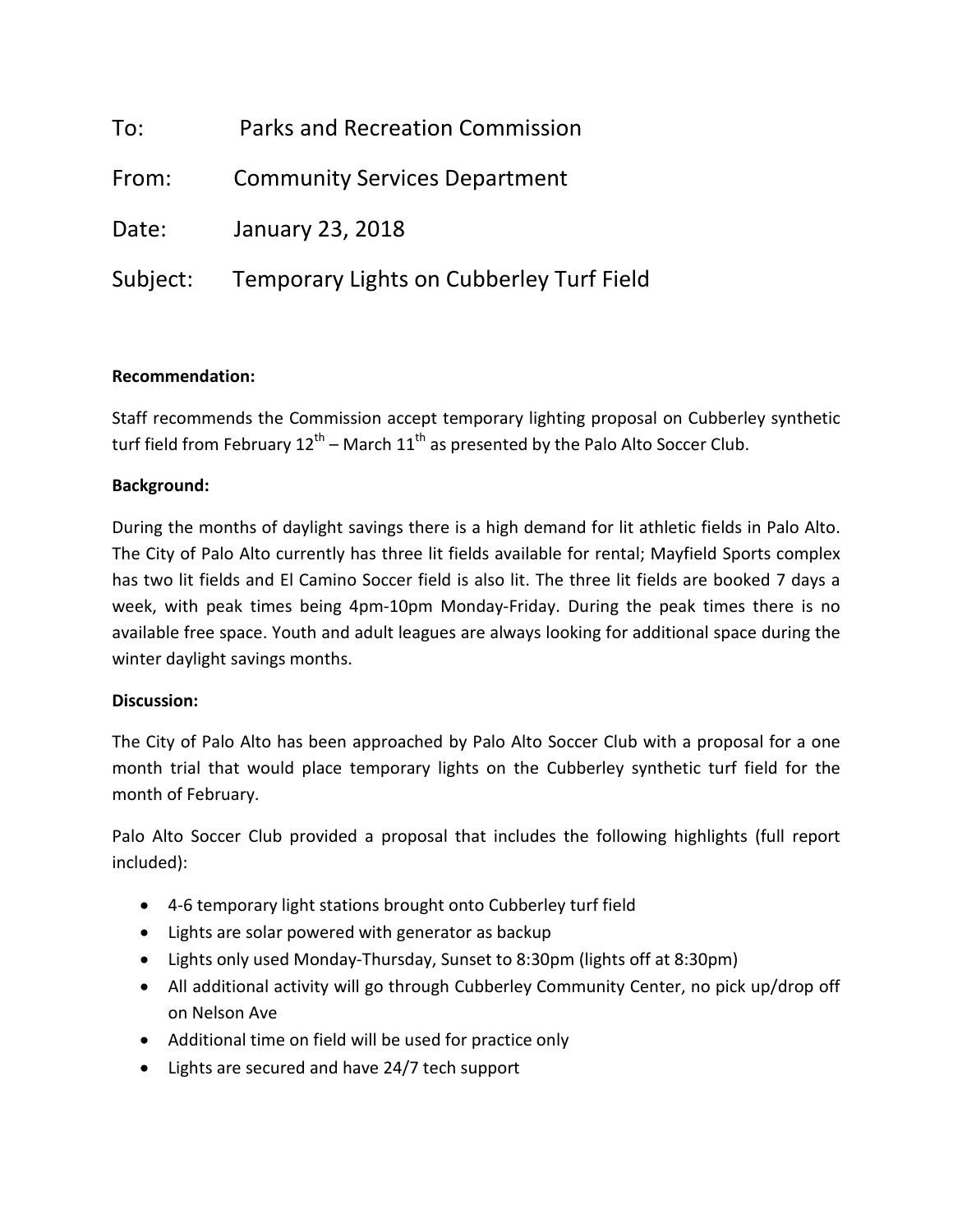• Lights will be placed to have least disruption to field and track, with safety precautions taken to keep participants and the public safe from running into the lights

# **Public Outreach**

On January  $17<sup>th</sup>$ , staff held a public meeting, with post cards being sent to all house within the area shaded in image A, as well as email communication with neighborhood associations.



The meeting was only attended by 2 residents who felt the idea was well thought out and would be a positive for the soccer community and create minimal impact on the neighbors. The main concern for the neighbors was the use of Nelson Drive for drop off and pick up, which is addressed in the plan.

Staff will continue public outreach during the trial period and provide the residents a survey once the trial is complete to gather feedback.

# **Attachment A: Palo Alto Soccer Club lighting proposal**

Prepared by

Adam Howard

Community Services Manager

City of Palo Alto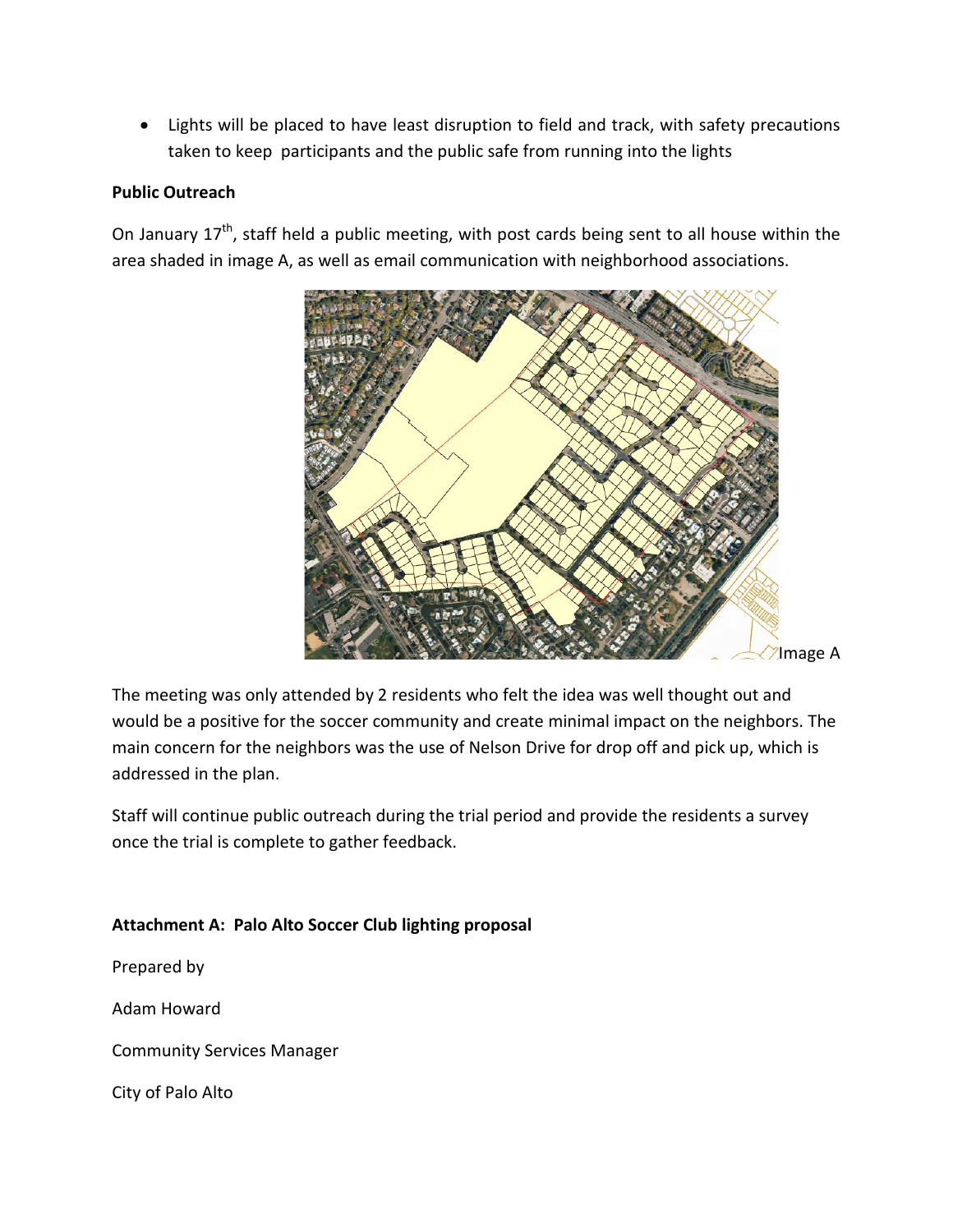

# **PALO ALTO SOCCER CLUB (PASC) Cubberley Turf Field Temporary Lighting Proposal**

1. Proposal: PASC is seeking permission to test the viability of using temporary lighting units on the Cubberley Football Field in the early evening hours of February 2018. If the temporary solution is viable, PASC would obtain permits to use the Cubberley Football Field from the City between the hours of 5:15pm and 8:30pm, Monday thru Thursday, commencing February 19, 2018 and ending March 11, 2018 as a trial period.

2. Lighting Plan: PASC has identified a provider, DC Solar Solutions, that will supply the lighting unit during this period of time. The unit, depicted in Figure 1 below, is solar+battery/diesel hybrid, but will most likely run on the solar+battery system for the estimated three hours of use per day. Accordingly, there would be very little noise or exhaust emissions generated from these units. The specifications of the unit are listed below. DC Solar believes that four units placed at the corners of the field would be sufficient for practice purposes. However, two additional units could be placed at the midline if additional lighting is necessary. See Figure 2 for potential locations.

### Mobile Light Tower Specifications

Trailer & Power

- 10 240w Solar panels
- Battery-based diesel hybrid
- Two 120-volt power outlets
- W.  $\mathbf{u}'$   $\mathbf{u}''$ , L. 22', H. 25'
- Lockable Trailer
- Decibel Rating  $68$  db(A)  $@$  23 ft. when in generator mode
- Auxiliary Kubota GL11000

System & Controls

- Controls in Secure, Locked Cabinet
- On/Off Timer
- Wireless Capabilities/Controls
- Remote Operation Capability
- 24 Hour Technical Service

Lights & Towers

- 120w LED lights
- Emits 86,000 Lumens
- independently directed LED lights
- $\frac{1}{20}$  hours of light with only  $\frac{1}{2}$  hours of sunlight Figure 1.

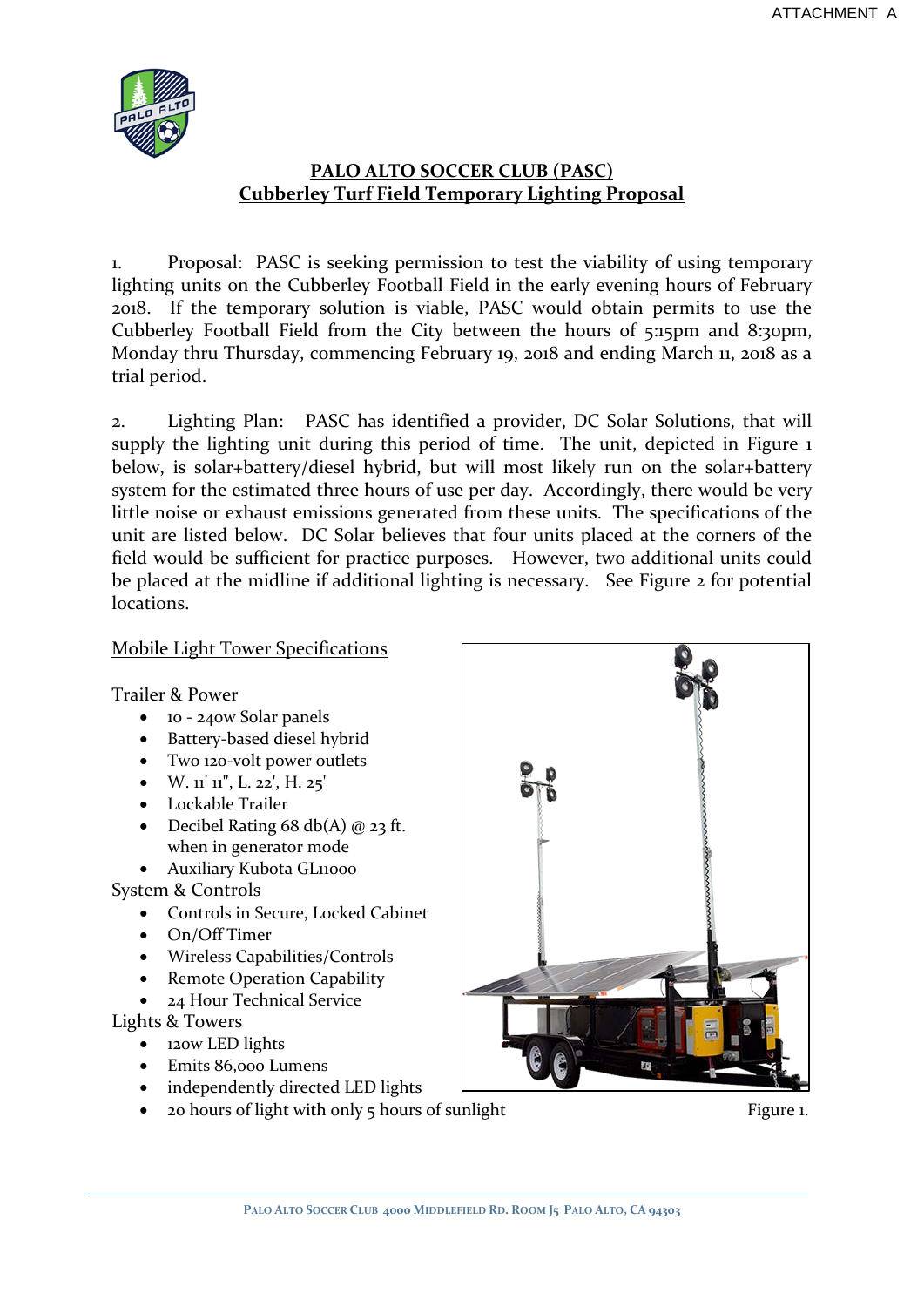

# Figure 2. **The Card**

3. Safety Issues: The units are secure and safe from tampering. When placed on location, the unit's trailer hitch is removed, and the wheels are locked, making it impossible to move without a vehicle. The unit's control panel is in a locked cabinet on trailer. Lights are both controlled by a timer and remotely through a wireless interface. The system's operation is remotely monitored, and DC Solar Solutions has a 24 hour on call team if needed to address any tampering or vandalism. PASC/DC Solar would be responsible for all expenses including liability insurance associated with these systems. Liability insurance will be secured for equipment and personal injury.

4. Public Outreach Plan: PASC has spoken with a few of the immediate neighbors behind the Turf Field about the prospect of deploying temporary lights. This initial, informal feedback was not opposed to PASC's proposal, but PASC understands that a more formal neighborhood outreach effort should be conducted before the City approves this request.

PASC proposes to conduct a formal, door to door outreach effort to the immediate neighbors, within the redline area identified in Figure 3. The purpose of this outreach will be to inform the neighbors of our proposal; solicit their support for the proposal; and provide information regarding the City's formal process of review and approval. This effort will be commenced immediately upon review and approval of the Commission review and approval.